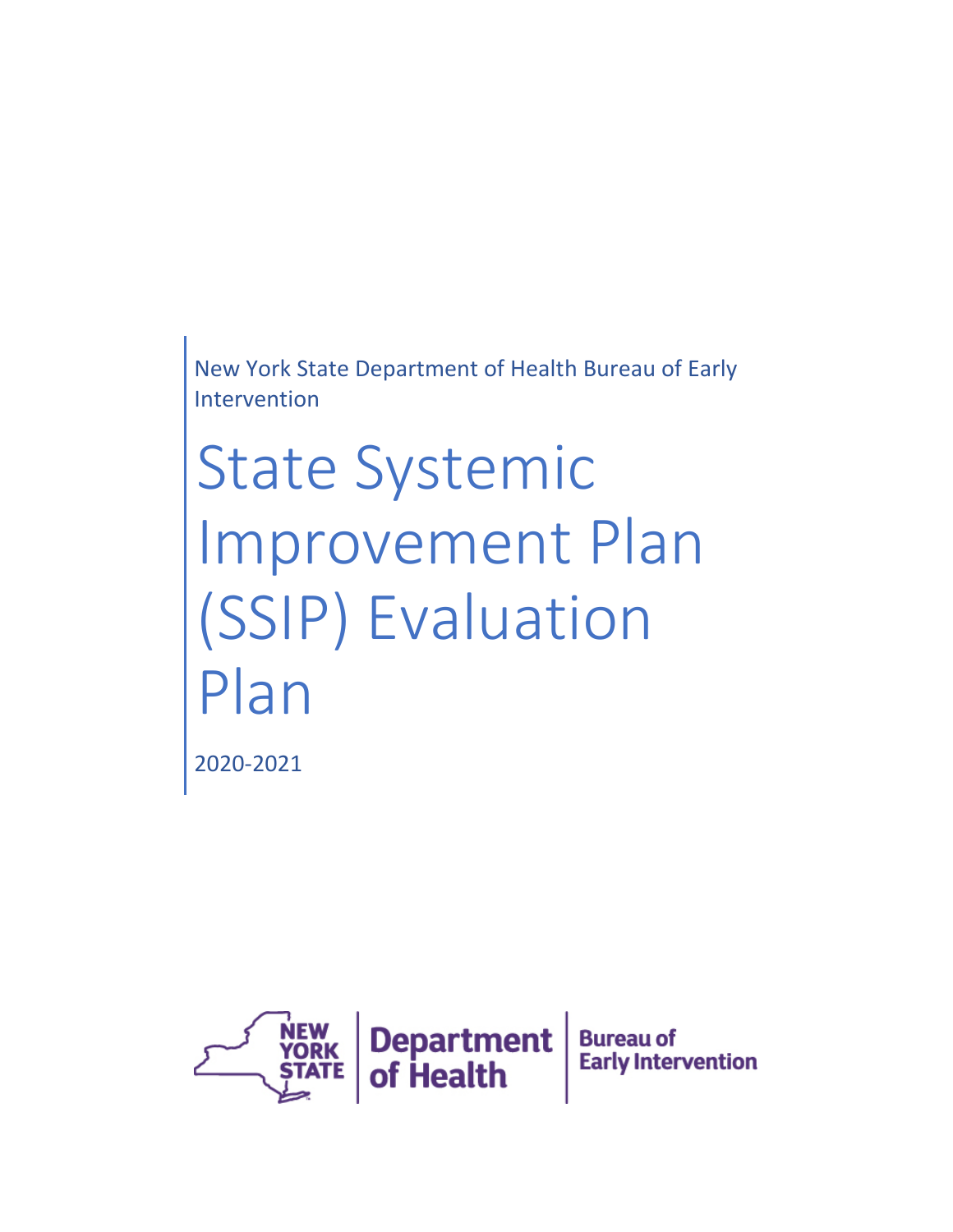### **New York State Early Intervention Program**

# **State Systemic Improvement Plan (SSIP)**

# **Evaluation Plan**

Issued January 2022

### **Alignment with Phases I and II**

#### **1. The State's evaluation plan is aligned to the theory of action and other components of the SSIP.**

#### **Questions for consideration:**

#### **a. How do the activities or strategies to be evaluated relate to the theory of action?**

New York State's Systemic Improvement Plan (SSIP) is called Improving Family-Centeredness Together (IFaCT). The goal of the SSIP is for providers across the State to use family-centered practices in delivering NYS Early Intervention Program (NYSEIP) services. The family-centered practices include enhancing parents' knowledge, skills, and access to resources and ensuring providers collaborate and partner with parents. In collaboration with stakeholders, the State Part C Program (NYSEIP) has identified the family-directed assessment (FDA), which is completed as part of multidisciplinary evaluations (MDEs), as a tool to be used to promote family-centeredness and improve family outcomes.

As part of every child's MDE, parents are given the chance to take part in in a voluntary family assessment. The family assessment is family-directed and is used to help families determine their resources, priorities, and concerns related to caring for and enhancing their child's development. The family assessment can help families think about what they need most from early intervention (EI) services and other community services or supports. It can also help families prepare for their individualized family service plan (IFSP) meeting and assist the IFSP team (which includes the family) with the development of family outcomes to include in the IFSP.

During the past five years of the SSIP, the New York State Department of Health (Department) partnered with three federally-designated University Centers for Excellence in Developmental Disabilities (UCEDDs) in New York State to use an evidenced-based learning collaborative model to improve family outcomes by ensuring the Program and the services provided are family-centered. The three Universities of Excellence in Developmental Disabilities (UCEDDs) were chosen to implement the SSIP with oversight from the Department based on their experience and work in the field of children with disabilities, as well as their locations in the State:

- The Rose F. Kennedy University Center for Excellence in Developmental Disabilities (RFK)
- The Westchester Institute for Human Development (WIHD)
- The Strong Center for Developmental Disabilities (SCDD) at the University of Rochester Medical Center.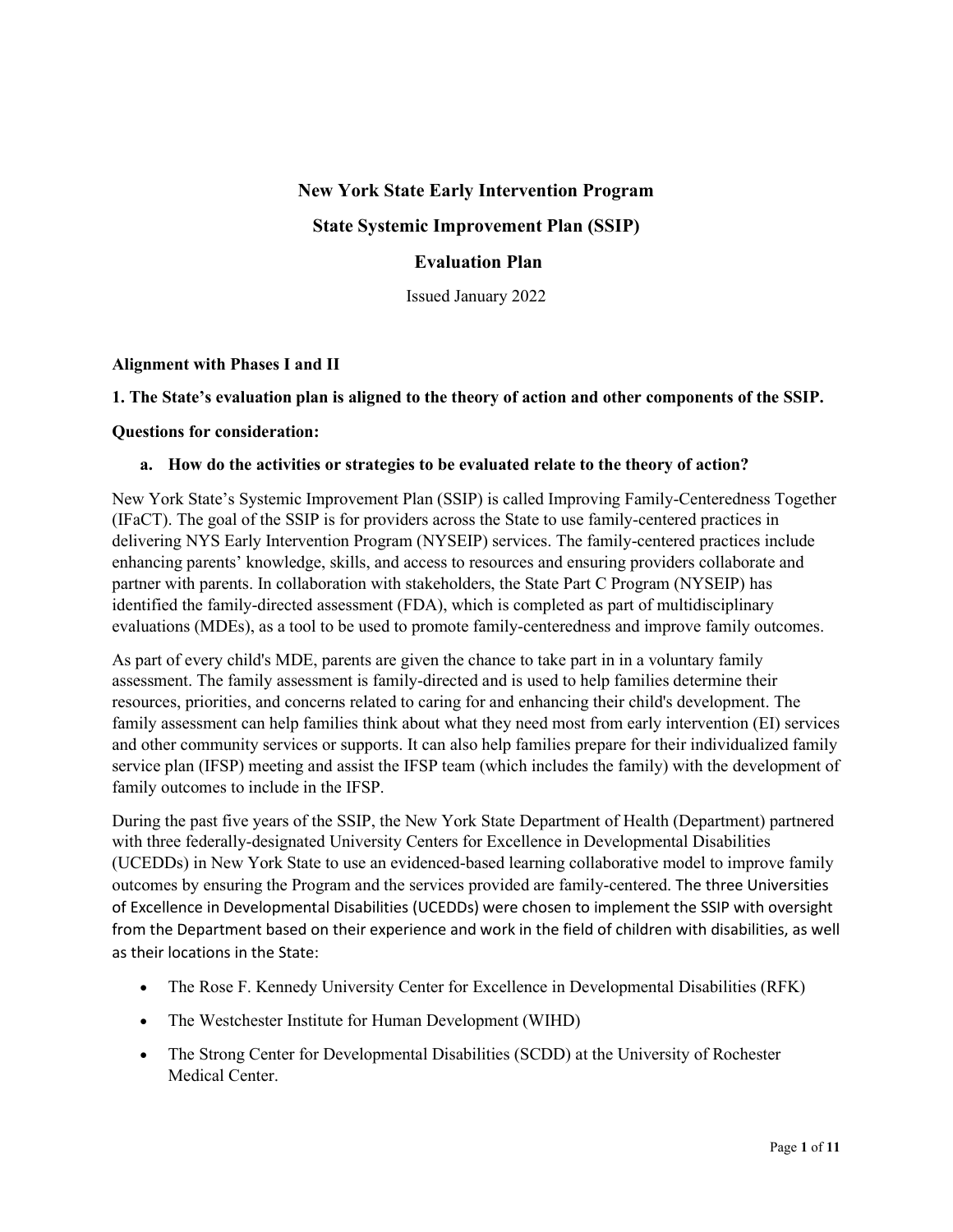The Department, UCEDD staff, municipal administrators, NYSEIP providers, and parents shared experiences, planned strategies, and developed innovative ideas to further support children and families within the EIP. As part of the SSIP, and in collaboration with the Department and IFaCT teams, the UCEDDs created resources for providers and families in the NYSEIP (30 trainings, Facebook Groups, event calendars, educational sessions for families, etc.). The Department received the final IFaCT project reports in Fall 2020. Findings from all UCEDDs support the Department's decision to implement quality improvement strategies focused on increasing the usage of family-directed assessments.

The theory of action states that providers will use family-centered practices in delivering NYSEIP services which will improve the positive responses on the NYS Family Outcomes Survey. Specifically, NYSEIP will now focus on increasing the rates of FDAs as a family-centered practice that will improve family outcomes.

# **b. Why are these strategies/activities important for evaluating progress toward the SiMR?**

The State Identified Measurable Result (SiMR) is to increase the percentage of positive responses from families on the "New York Impact of Early Intervention services on Your Family" Scale (NYIFS). The Department identifies that completion of the FDA will give providers greater understanding of families' strengths and needs and will allow providers to provide necessary supports and resources for families. This greater ability to understand and assist families should increase the percent of positive responses that families report on the NYS Family Outcomes Survey and enable NYSEIP to meet their future targets.

# **c. What are critical benchmarks or decision-points for each outcome?**

The Department will analyze these measures to assess the progress:

(1) The percentage of children with a multidisciplinary evaluation (MDE) whose families completed the FDA

(2) The percentage of NYSEIP eligible children whose families completed the FDA

(3) Response rates on the NYS Family Outcomes Survey among families who did versus did not complete the FDA

(4) The percent of positive responses on the NYS Family Outcomes Survey among families who did versus did not complete the FDA

### **d. How do activities, outcomes and/or strategies relate to a component of a systems-framework?**

The NYSEIP has identified that the one shortfall in family-based practices in the current system is that the FDA is not usually completed by families as part of MDEs. To ameliorate this, NYSEIP has surveyed providers and local administrators of the Program (Early Intervention Officials/Designees (EIO/Ds)) and determined that more guidance, training, and resources are needed to help support providers to complete the FDA with families.

### **2. The evaluation plan includes short-term outcomes to measure implementation of the SSIP.**

### **Questions for consideration:**

# **a. Are short-term outcomes clearly explained to include the relationship to the theory of action, timeline for implementation and evaluation?**

The Department will develop a survey in FFY 2021-2022, for providers and EIOs/EIODs to 1. Summarize the barriers that providers experience with regards to the completion of the FDA; 2. Provide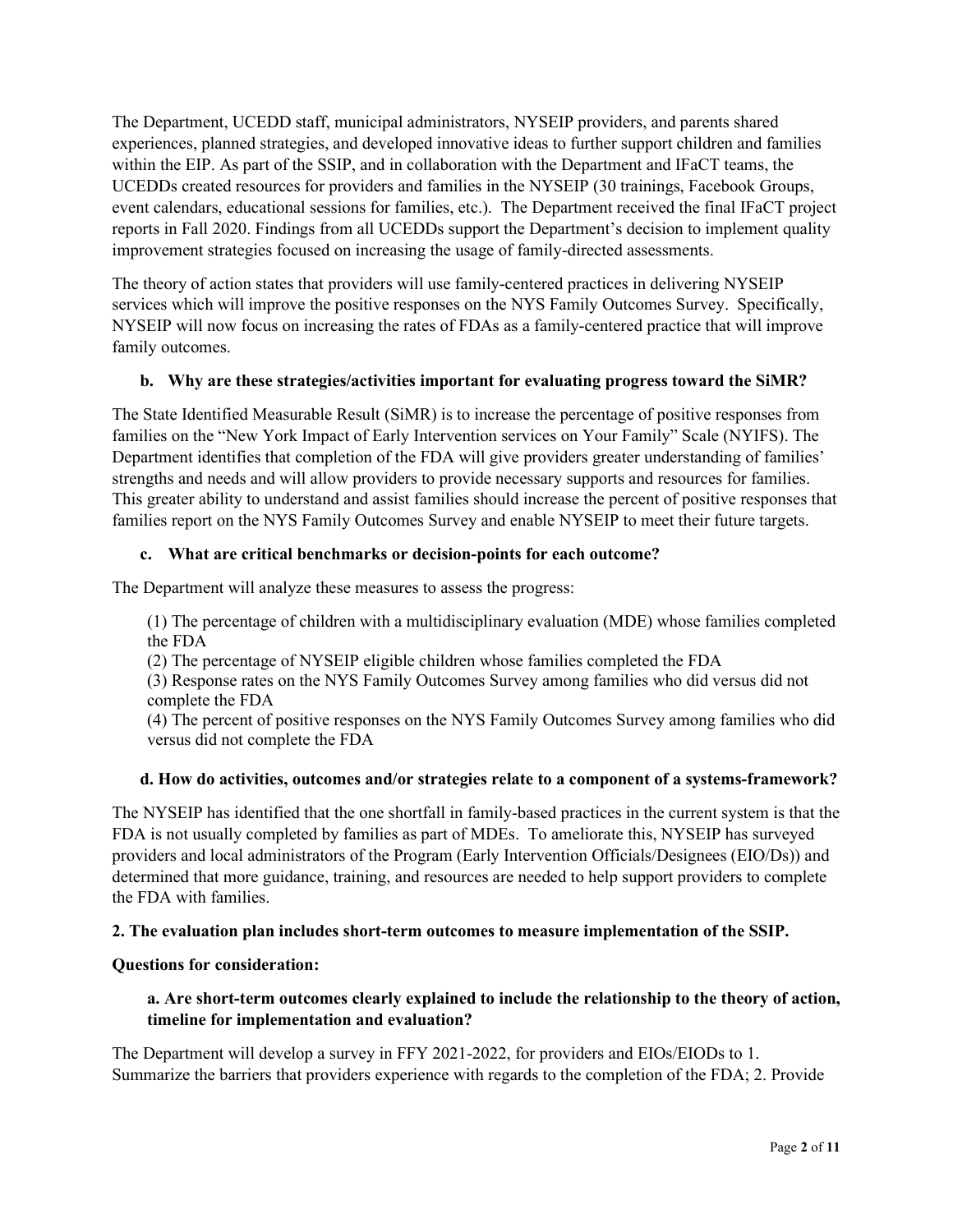detail on what information, training, and resources providers need before they will feel comfortable completing FDAs; 3. Describe and collect what FDA tool(s) they currently use.

### **b.What decisions can be made once these outcomes are met?**

The Department will analyze the survey returned from providers and EIO/Ds and develop training and resources for parents and providers around family-directed assessments and their benefit based on the findings from the analysis of the survey.

# **c.What intermediate or long-term outcomes are contingent on the attainment of these shortterm objectives/outcomes?**

The Department will analyze the data from the provider and EIO/EIOD survey and will: 1. Summarize the findings from the survey; 2. Research the most utilized FDA tools and determine which structured survey and unstructured interview tools should be recommended Statewide; 3. Create a guidance document and training that describes both which FDA tools NYSEIP recommends using, why, and how to effectively use them; 4. Identify additional resources that providers might need to successfully complete the FDA.

# **3. The evaluation plan includes long-term outcomes to measure implementation of the SSIP.**

Long-term outcomes to measure implementation of the SSIP include the percent of children with an MDE whose families completed the FDA and the percent of eligible children whose families completed the FDA. If the overall percentages do not increase after the Department has provided guidance, training, and resources, the Department will further work with the providers and EIO/Ds to identify and address issues with implementation.

### **Questions for consideration:**

# **a. Are long-term outcomes clearly explained to include purpose, relationship to the theory of action, timeline for implementation and evaluation?**

Yes, once the family-centered practices are in place (i.e., once NYSEIP has created guidance and training that describes both which FDA tools NYSEIP recommends using, why, and how to effectively use them and has identified additional resources that providers might need to successfully complete the FDA), this should lead to an increase in FDA completion among eligible children and eventually cause an increase in the percent of positive response on the NYS Family Outcomes Survey. The Department anticipates that the new FDA training will first be delivered as a live online course to early intervention providers in Spring 2022 and will then be made available as a self-paced course thereafter. The live version of the course will be used to pilot the new curricula and the course will be revised based on participant feedback, prior to the launch of the self-paced course.

### **b. What decisions can be made once these outcomes are met?**

The Department will be able to see whether NYSEIP's guidance and training lead to more FDA completion and whether these strategies improve the percent of positive responses on the Family Outcomes Survey. The Department will work with the providers and EIO/Ds to closely monitor the improvement along with the progress and refine the strategies as needed.

### **c. How does achievement of long-term outcomes support sustainability of the SSIP?**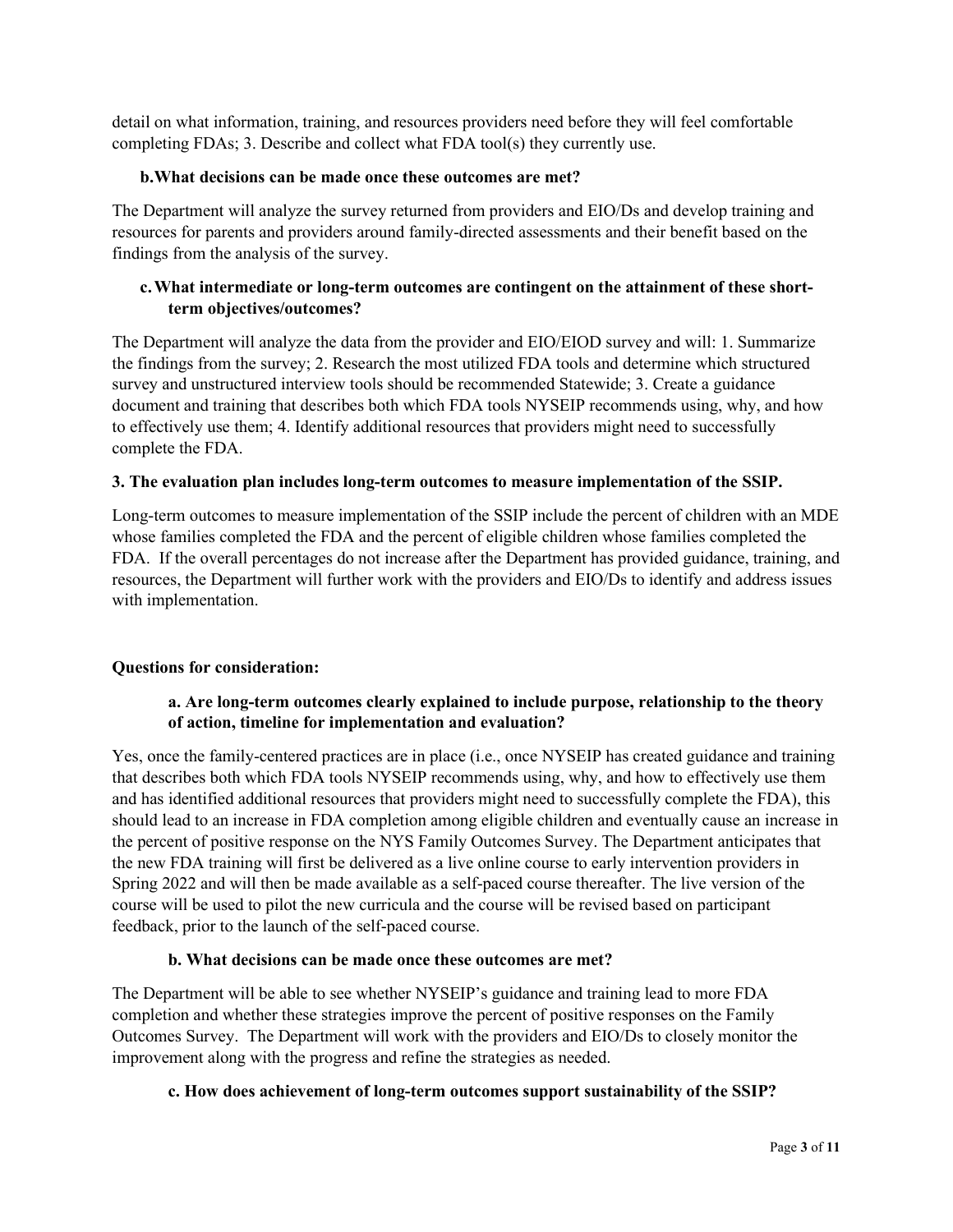The FDA guidance, training, and resources will be shared on the EI website so that providers and EIO/Ds can access this information at any time. Additionally, the EI Community of Families Facebook group and Family listserv will be utilized to share the resources developed for families.

### **d. How does achievement of the long-term outcomes support scale-up of the SSIP?**

The FDA guidance, training and resources will be shared with providers Statewide to promote the use of the FDA and to improve consistency of completed FDAs across the State.

### **4. The evaluation plan includes short-term outcomes to measure progress toward the SiMR.**

### **Questions for consideration:**

**a. Are short-term outcomes associated with an evidence-based practice that supports the SiMR focus?**

The importance of utilizing the FDA to ascertain family resources, priorities, concerns, strengths, and needs is supported by the Division for Early Childhood (DEC) Recommended Practices in Early Intervention<sup>[1](#page-4-0)</sup>:

- *Recommendation F4. Practitioners and the family work together to create outcomes or goals, develop individualized plans, and implement practices that address the family's priorities and concerns and the child's strengths and needs.*
- *Recommendation F5. Practitioners support family functioning, promote family confidence and competence, and strengthen family-child relationships by acting in ways that recognize and build on family strengths and capacities.*
- *Recommendation F7. Practitioners work with the family to identify, access, and use formal and informal resources and supports to achieve family-identified outcomes or goals.*
- *Recommendation TC4. Team members assist each other to discover and access community-based services and other informal and formal resources to meet family-identified child or family needs.*

# **b. Are short-term outcomes related to changes in program practices/policies? Teacher/provider behaviors or practices? Parent/caregiver behaviors or outcomes? Specific child behaviors/outcomes?**

Short-term outcomes (i.e., increase in FDA usage) will be related to Program change and provider behavior. Providers will be strongly encouraged to complete the FDA with families and will be given the guidance and resources needed.

### **5. The evaluation plan includes long-term outcomes to measure progress toward the SiMR.**

### **Questions for consideration:**

**a. Are long-term outcomes associated with an evidence-based practice that supports the SiMR focus?**

<span id="page-4-0"></span><sup>1</sup> Division for Early Childhood (2014). DEC recommended practices in early intervention/early childhood special education 2014. Retrieved from http://www.dec-sped.org/recommendedpractices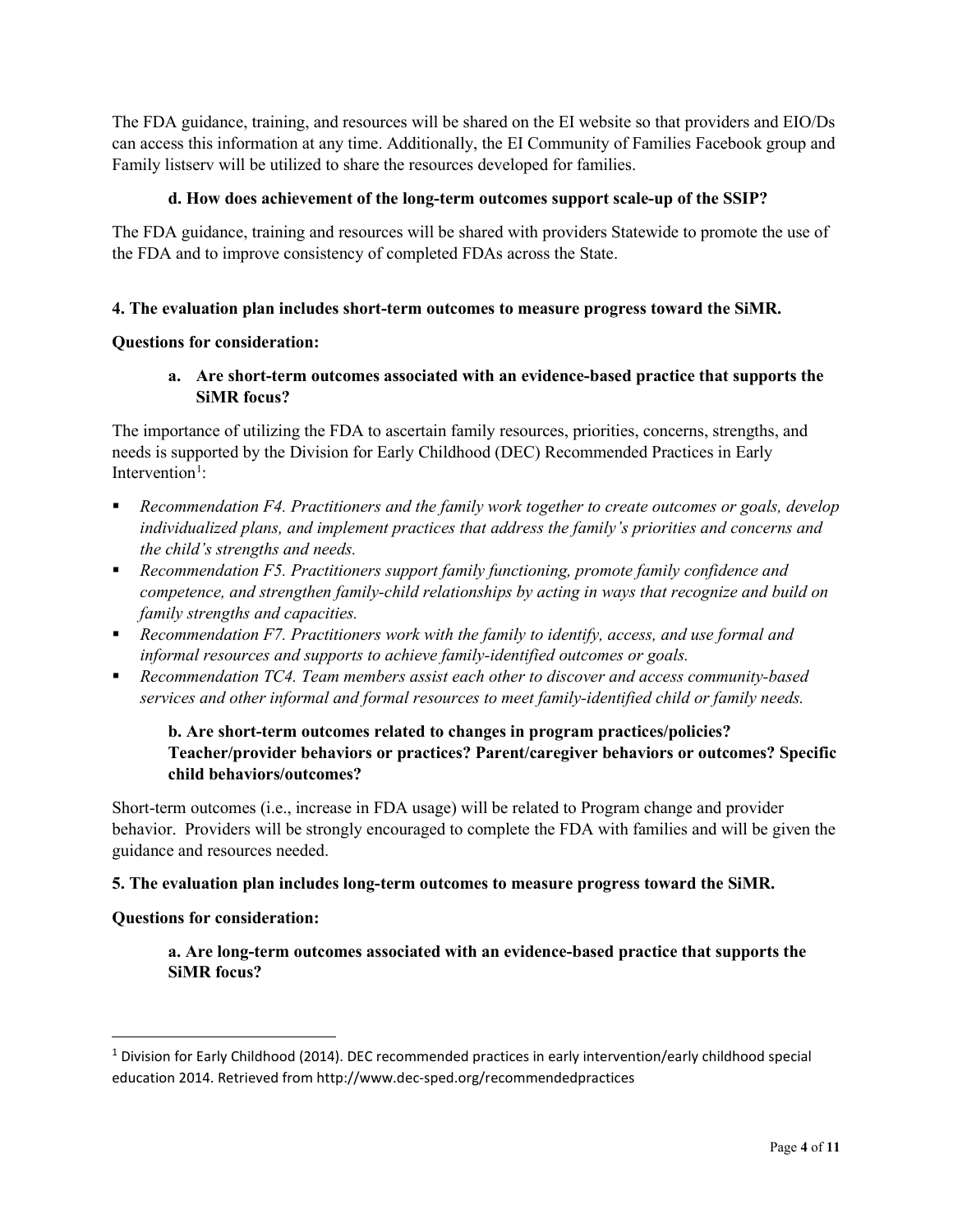Yes, Wicks, Paynter, and Adams ([2](#page-5-0)019)<sup>2</sup> found that parent and family factors were stronger predictors of family outcomes than were child factors. The authors concluded, "Thus, the assumption that positive outcomes for the child automatically translate to positive outcomes for their parents and families is challenged (Karst & Van Hecke, 2012), while the need for greater focus on parent and family factors both in EI practice and evaluation is highlighted." Given this information, NYSEIP will work to increase the use of FDA so that providers have a greater understanding of family concerns, priorities, strengths, resources, needs and goals, and will utilize that information within their practice.

# **b. Are long-term outcomes related to changes in program practices/policies? Teacher/provider behaviors? Specific child behaviors/outcomes?**

Long-term outcomes (i.e., how families rate NYSEIP on the NYS Family Survey) will be related to provider behavior because it is expected that providers will isolate family needs and provide necessary resources. It is also related to parent/family outcomes because if the family experiences positive outcomes, they will likely provide higher ratings on the NYS Family Outcomes Survey.

# **6. The state includes stakeholders in the evaluation plan and/or process.**

Yes. Stakeholders (parents, providers, county EI staff (EIO/EIDs)) will review NYSEIP developed materials and provide feedback. NYSEIP will engage with stakeholders to review SSIP implementation, data, and progress. NYSEIP will modify the plan based on stakeholder feedback. The Department will engage with stakeholders during conference calls, webinars, training, SSIP Advisory Group and Early Intervention Coordinating Council (EICC) meetings.

# **Questions for consideration:**

# **a. How were stakeholders engaged in decisions about key outcomes to be evaluated?**

Stakeholders were engaged throughout NYS's implementation of the SSIP. All in-person learning sessions were successfully held for both Cohorts across all regions of the State. With the completion of these learning sessions, the Department engaged all 57 municipalities, including the five boroughs of New York City (NYC), in quality improvement efforts to increase family-centeredness and improve family outcomes. Each local team had at least one parent member of a child in the NYSEIP. Through the learning collaborative process, all stakeholders were fully integrated into the quality improvement efforts. This method ensured providers fully collaborated with parents throughout the SSIP process. As such, this led to the development of local quality improvement projects using evidenced-based practices focused on parents and EI providers working in partnership to improve family-centeredness, and enhancing parents' knowledge, skills, and access to resources. SSIP teams identified FDA as an area that the NYSEIP could improve.

# **b. How will the State disseminate information to different stakeholders?**

NYSEIP will disseminate information on FDA guidance, training, and resources via the electronic mailing list (over 3,000 registered) – for providers and municipal EI staff. Posts will also be shared on the EI Community of Families Facebook group and Family Listserv, and information will be shared on the eiFamilies website – for parents. Information will also be shared on the New York State Early Intervention Program Online Professional Development website. Additionally, information will also be

<span id="page-5-0"></span><sup>&</sup>lt;sup>2</sup> Wicks, R; Paynter, J; Adams, D, Exploring the Predictors of Family Outcomes of Early Intervention for Children on the Autism Spectrum: An Australian Cohort Study, Journal of Early Intervention. Downloaded from: https://research-repository.griffith.edu.au/handle/10072/389323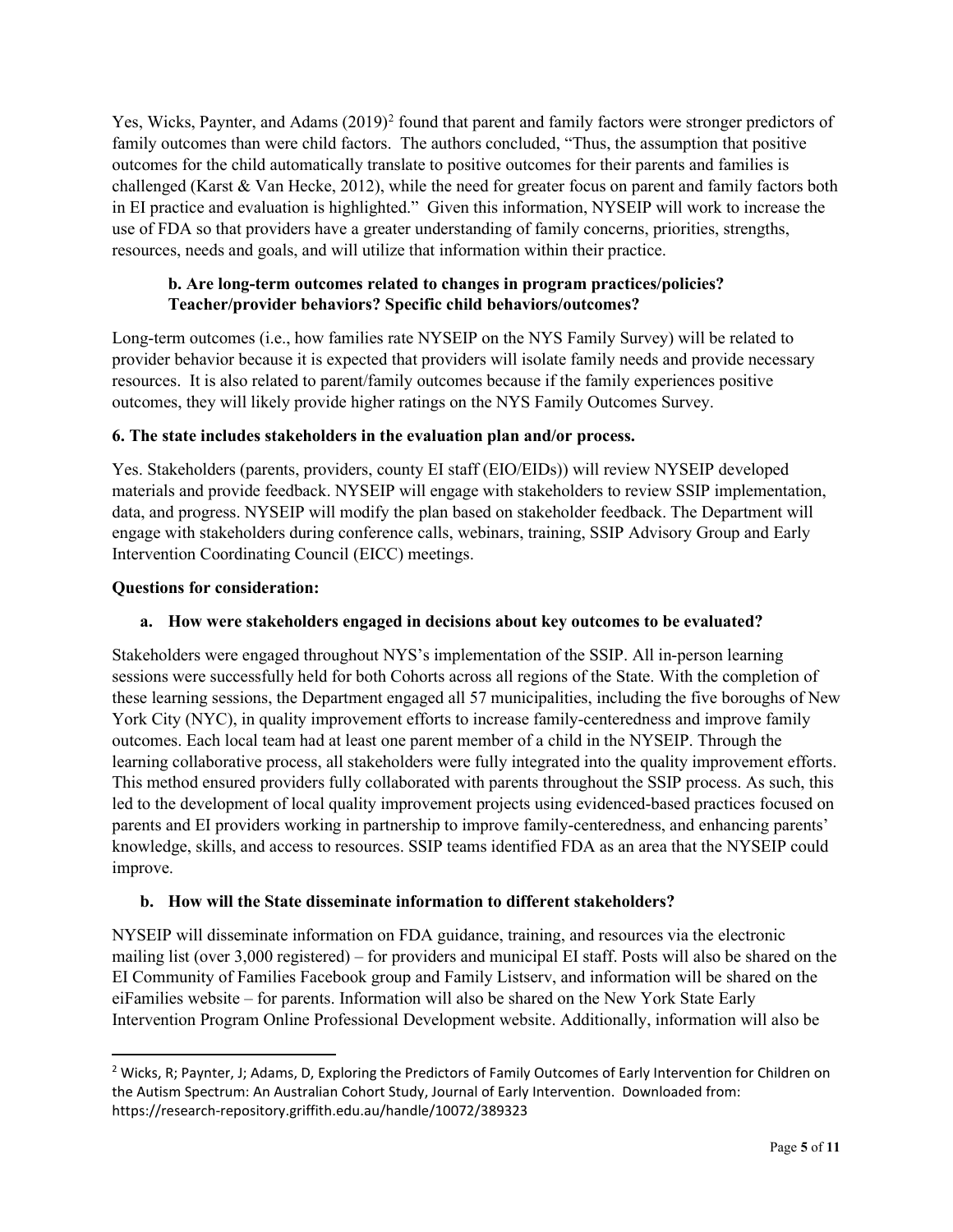shared during Parents as Partners training sessions (Department sponsored leadership and advocacy skills training for parents), during All-County Conference Calls with municipal EI staff, on webinars, and during EICC meetings.

# **c. Does the State have a communication plan to elicit feedback from stakeholders across the LEA/EI system?**

Stakeholders will provide feedback to the NYSEIP during the FDA live training via the chat and polls feature, as well as by completing a post-course evaluation survey. Additionally, those providers/service coordinators/EIOs completing the self-paced course, will also complete a post-course evaluation survey. The Department's Statewide training contractor, Measurement Incorporated (MI), will analyze the data from both the live and self-paced versions of the course and provide the NYSEIP with comprehensive reports, as well as quarterly reports.

A second survey will be disseminated to providers who have completed the FDA course to obtain information on if/how they implemented the skills learned in the FDA course with the families they serve.

The NYSEIP will continue to engage with families as part of the Partners training sessions. Families will provide feedback on Department developed materials for families, as well as provide information on the FDA process and what resources were shared with them by their providers.

# **d. How will stakeholders be included in data-based decisions about modifications to the SSIP?**

Administrators of the local EIPs, providers, parents, and EICC members provided feedback to the Department and agreed with the modifications to the SSIP. All stakeholders will continue to have opportunities to review the implementation of the SSIP based on data and make recommendations for modifications to the plan, as needed.

### **Procedures and Analysis**

# **1. The evaluation plan includes data analysis methods or procedures to evaluate implementation and outcomes of the SSIP.**

### **Questions for consideration:**

### **a. How will the State know that outcomes were achieved?**

If the evaluation strategy is successful, it is expected that the percent of eligible children whose families completed the FDA would increase over time. It is also expected that the percent of positive responses on the NYS Family Outcomes Survey should be higher among families who completed an FDA, as their providers have a greater understanding of their strengths and needs.

### **b. What data sources or information needs to be collected to know that an outcome was met?**

Data from the NYS Family Survey and FDA data from the NYEIS Database/EI HUB will be used.

### **c. How/why are the data collection strategies appropriate for the intended outcomes?**

These data sources will enable us to determine whether we are successful in increase FDA usage and whether that impacts the percent of positive response on the NYS Family Survey.

### **d. What is the baseline data or how is a meaningful difference defined for each key outcome?**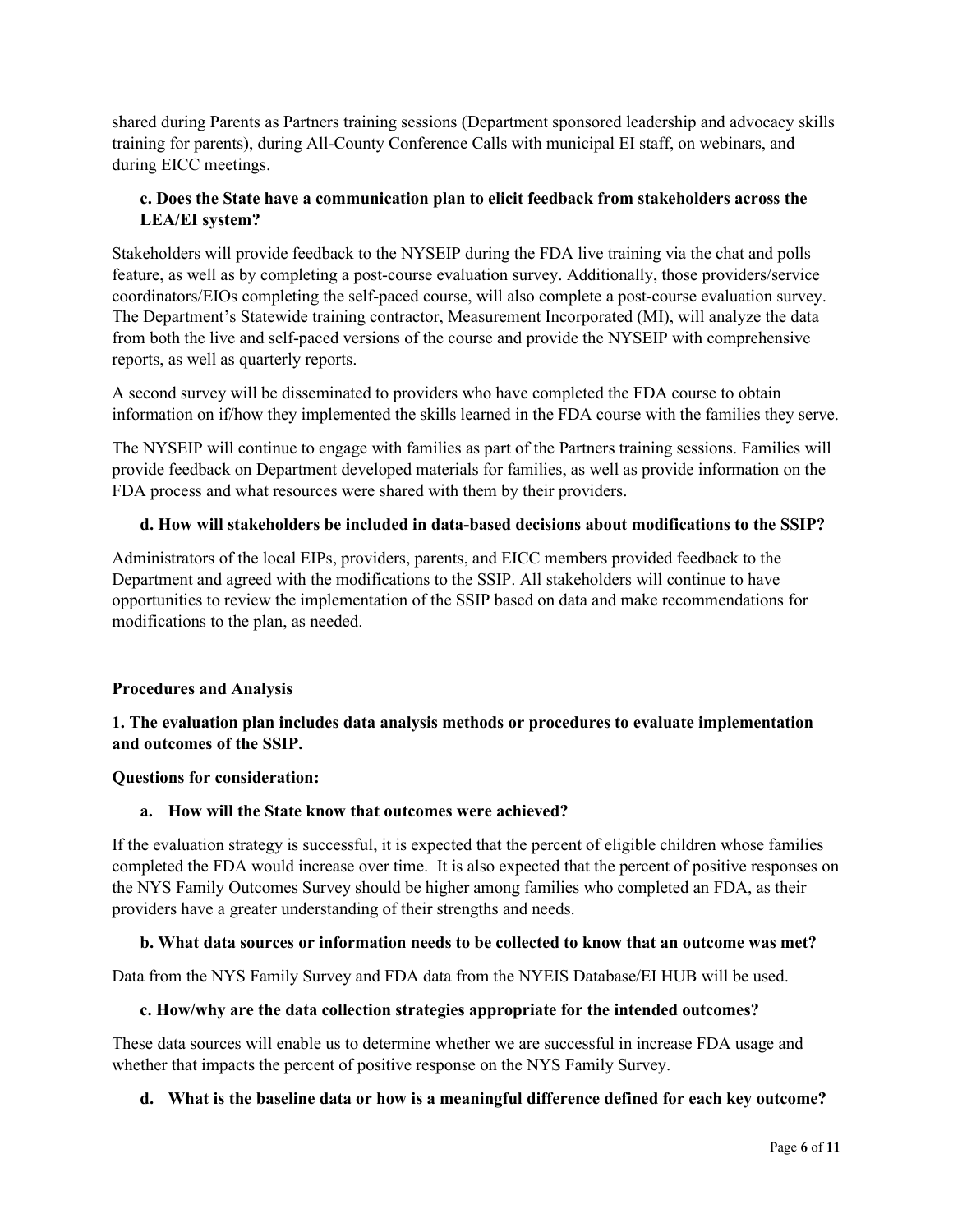The baseline for the benchmarks defined in 1c under Alignment with Phases I and II is based on the data from FFY 2018-2019. This target increases as family assessments become more widely used to increase family-centeredness and improve family outcomes, once the guidance and training have been released. In collaboration with stakeholders, the Department will set additional targets for the expected percent increase of FDAs completed.

# **e. What aspect of the State system is different or how has it changed as a result of the SSIP's coherent improvement strategies?**

The number of completed FDAs as part of multidisciplinary evaluations (MDEs) will increase.

# **f. What resources are available to assist with data collection and analysis (e.g., external evaluator, alignment with SPDG evaluation, budget/financial resources)?**

MI and the New York State Association of County Health Officials (NYSACHO) (external contractors and evaluators) will assist with the dissemination and analysis of the provider and EIO/D FDA surveys. The SSIP is financially supported by the Part C funds.

# **g. Who will collect and analyze data for each outcome?**

The Department will collect and analyze the data for each outcome.

# **h. What is the quality review process for data collection and storage?**

Data from the NYS Family Outcomes Survey is collected online and through hard copies of the survey. It is stored in a locked room in the Corning Tower, Albany, New York. The FDA data from the State data system is collected and stored in a secure database.

### **i. What is the quality review process for data entry and verification?**

Data quality review is conducted by the Department. Data entry errors are detected and ameliorated.

### **j. Who will communicate the results of the analysis to stakeholders?**

The Department will utilize the results from the provider and EIO/D FDA survey in the creation of the FDA guidance and training. The Department will also share the results in summary during EICC meetings, All County Conference Calls, with parents at Partners Training, and via the BEI Facebook Group for families, and Family listserv.

### **k. How does the outcome data inform the State on its progress implementing the SSIP?**

If the strategy is successful, it is expected that the percentage of eligible children whose families completed the FDA will increase over time. It is also expected that the percentage of positive responses on the NYS Family Outcomes Survey should be higher among families who completed an FDA, as their providers have a greater understanding of their strengths and needs, and completion of the FDA should lead to better IFSP family outcomes.

# **2. The evaluation plan includes data collection and analysis methods that will allow the state to evaluate progress toward the SiMR.**

### **Questions for consideration:**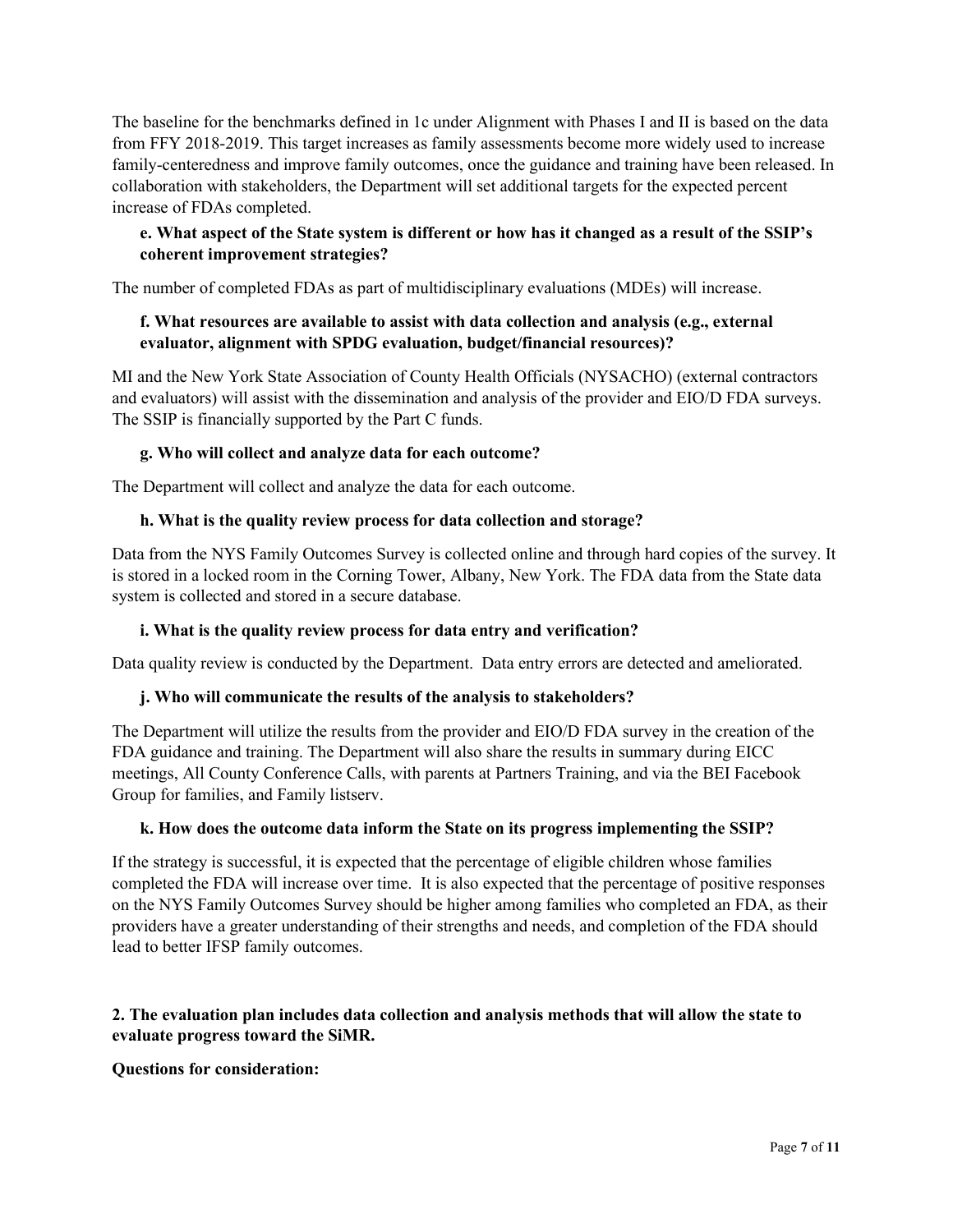# **a. Will the State use narrative or a graphic representation (e.g. logic model) of key outcomes that include specific EIS program/LEA practices?**

See the State's Theory of Action: [State Systemic Improvement Plan \(SSIP\) \(ny.gov\)](https://www.health.ny.gov/community/infants_children/early_intervention/ssip/) (full URL: [https://www.health.ny.gov/community/infants\\_children/early\\_intervention/ssip/\)](https://www.health.ny.gov/community/infants_children/early_intervention/ssip/)

# **b. What are the critical evaluation questions for each key outcome? How are they addressed in the data analysis plan?**

See Question 1c under Alignment with Phases I and II for the measures. The measures will be assessed at least once a year.

### **c. What evidence-based practices are evaluated, and which outcomes are associated with each practice?**

The Department will evaluate the use of FDA in NYSEIP and whether the usage of FDA is related to a greater percentage of positive responses on the NYS Family Outcome survey.

# **d. What are the quantitative and/or qualitative methods of data collection for each outcome? Why are they appropriate?**

Data from the NYS Family Survey and FDA data from the NYEIS Database are both quantitative. However, the data from the provider and EIO/D FDA survey is both qualitative and quantitative. Qualitative data will also be collected from stakeholders through the SSIP implementation.

### **e. What is the timeline for data collection and analysis?**

The NYS Family Survey and FDA data from the NYEIS Database will be collected and analyzed annually. The provider and EIO/D FDA survey has been collected and will be analyzed during the next Program year.

# **f. Are data collection strategies at the child, family, provider/classroom, program/LEA or state level?**

Data will be collected at all levels, including the child, family, provider, local, and State levels. At the child level, the Department will be collecting data on FDA completion. At the family level, the Department will be collecting data from the family outcomes survey, Parents as Partners training, and State data system. Provider and local Program data will be collected from the family outcomes survey, training surveys (live and self-paced), FDAs completed, and data from the State data system.

# **g. What comparisons will the State make for each key outcome to estimate progress toward the SiMR (e.g., pre-post comparisons, comparison to benchmarks)?**

The Department will compare the measures between the current year and the baseline from FFY 2018- 2019, as well as between pre and post implementation of the strategies.

# **h. Will the state use a sampling plan? If so, is the plan described?**

No, the Department surveys all families as applicable for the family outcomes and collects the FDA data from all families in the centralized State data systems.

# **i. How will the state assess fidelity of implementation for evidence-based practices?**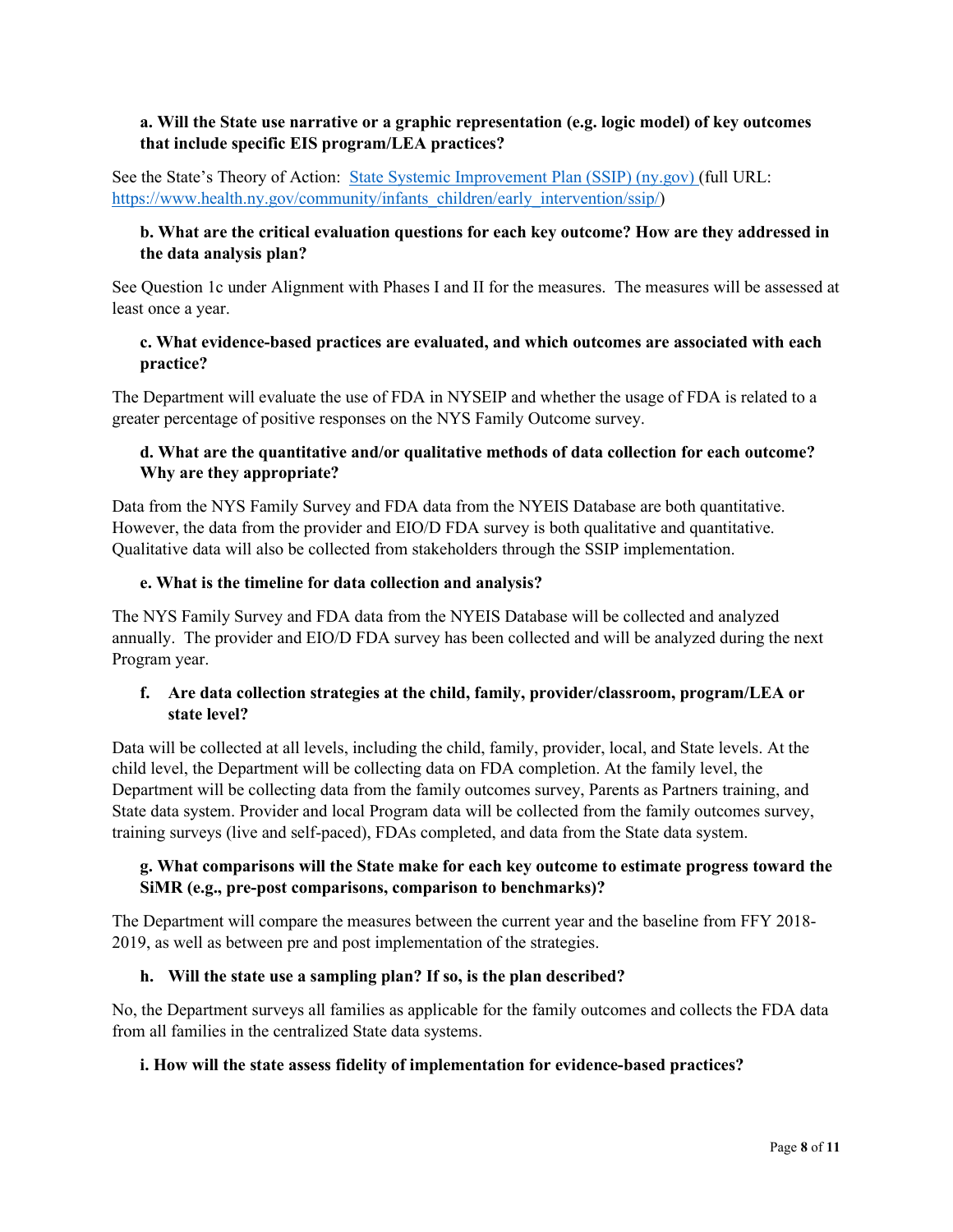The Department will assess whether the FDA is completed by more families and whether there is a corresponding increase on the return rate of the NYS Family Outcomes survey. The hypothesis is that the percentage of the positive response on the family outcome survey increases as more FDAs are completed. The Department will analyze data on both completeness of the FDA and the positive response from the family outcome survey to test the hypothesis and inform the stakeholders for evidence-based practices.

# **j. How will the State know that its data collection methods are valid and reliable?**

To collect data on family outcomes, the Department has been using the family outcome survey developed by the National Center for Special Education Accountability Monitoring (NCSEAM). For FFY 2019-20, the survey was shortened from 36 to 24 items. Twenty-two of the items were the original IFS items from the NCSEAM and the remaining two items assessed families' willingness to utilize services delivered by telehealth and their perceptions of telehealth. Both Professor Batya Elbaum from NCSEAM and the technical assistance (TA) from IDEA Data Center, confirmed that we could use these 22 items for the SSIP and still maintain NCSEAM's reliability and validity. The 22 items were assessed at the 8th Flesch-Kincaid Grade reading level, while the previous 36 questions at 11th.

# **k. What secondary or additional data sources are available that would indicate progress toward the SiMR?**

Qualitative data will be collected from families, local program administrators (EIO/Ds), and providers. Surveys will also be used to collect data from stakeholders.

The NYSEIP will also analyze the metrics below, on an annual basis to determine whether the current strategies are effective. If the strategies are successful, it is expected that the percentage of eligible children whose families completed the FDA would increase over time. It is also expected that the percent of positive responses should be higher among families who completed an FDA, as their providers have a greater understanding of their strengths and needs.

Measures:

- The percentage of children with an MDE whose families completed a FDA
- The percentage of eligible children whose families completed a FDA
- Response rates on the NYS Family Survey among families who did versus did not complete the FDA
- The percentage of positive responses on the NYS Family Survey among families who did versus did not complete the FDA

# **l. How frequently will data be collected and evaluated to assess progress toward the SiMR?**

The family outcomes survey is administered annually in several batches to all families who exit the Program.

# **m. How will the State prepare EIS/LEAs personnel to use data to assess the effectiveness of practices?**

Family Outcomes Survey and FDA summary data will be shared with local EIO/Ds who administer the local programs, as well as with NYSEIP providers (service coordinators/evaluators) that render NYSEIP services to children and families.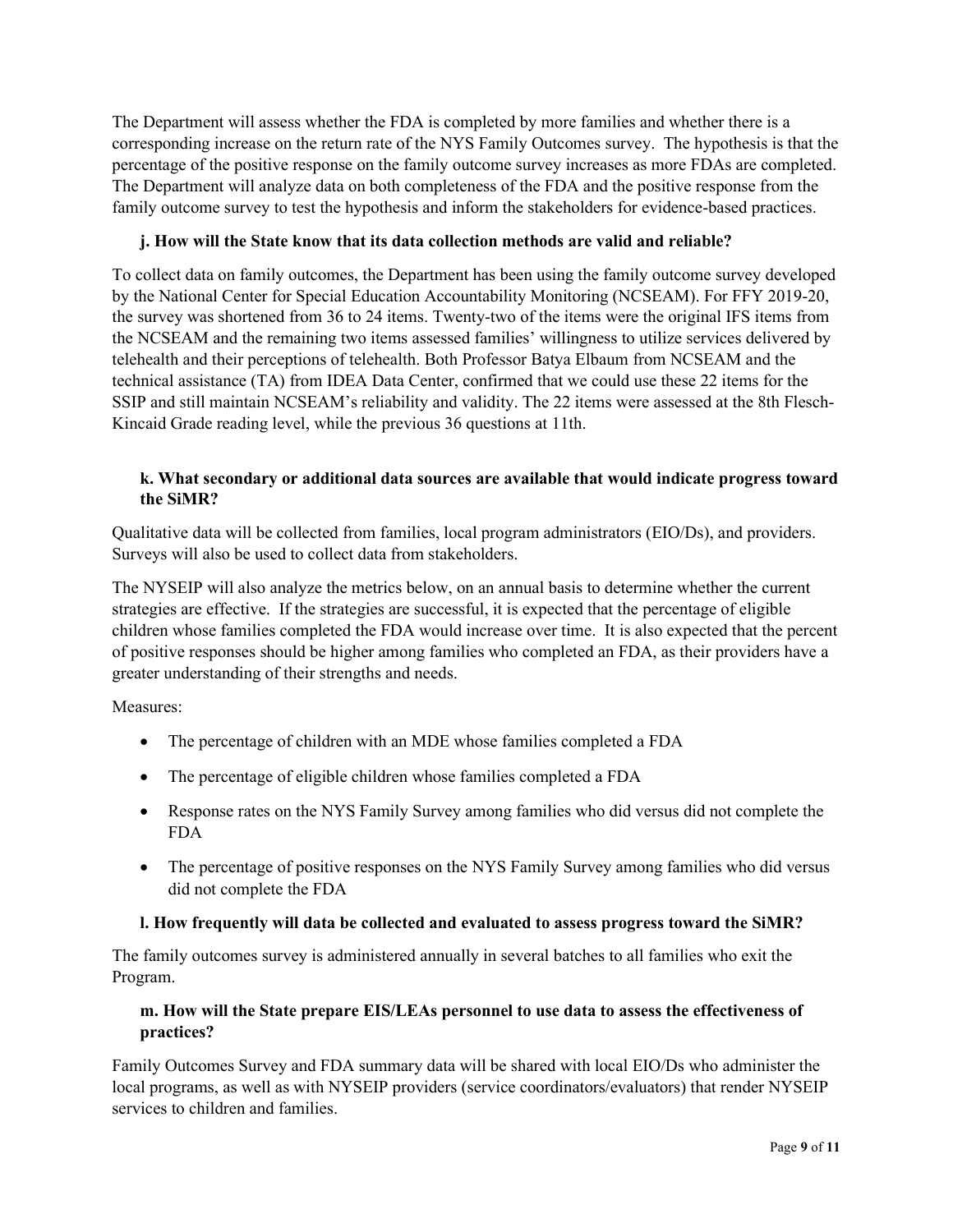#### **Implementation and Evaluation: Progress Summary**

#### **1. The Phase III SSIP reports on the progress of the implementation of the SSIP.**

#### **a. Which timelines were met for implementation?**

The goal of the SSIP is for providers across the State to use family-centered practices in delivering NYSEIP services, including enhancing parents' knowledge, skills, and access to resources and ensuring providers collaborate and partner with parents. During the last five years of the SSIP, NYSEIP has collaborated with three UCEDDs to create provider resources (30 web-based trainings) and resources for families in NYSEIP (Facebook pages, event calendars, educational sessions for families, etc.) based on evidence-based family-centered practices. The Department received the final IFaCT project reports in Fall 2020. Findings from all UCEDDS and stakeholders (parents, providers, local EIP administrators) support the Department's decision to implement quality improvement strategies focused on increasing the usage of Family Directed Assessments (FDA). The Department believes that completion of the FDA will give providers greater understanding of families' strengths and needs and will allow them to provide necessary supports and resources. This greater ability to understand and assist families should increase the percent of positive responses that families report on the NYS Family Survey and enable NYSEIP to meet their future targets.

#### **b. Which timelines were revised and why?**

The Department executed no-cost contract extensions with the three UCEDDs through September 30, 2020. Developing and presenting 30 trainings was more involved than anticipated, with some of the trainings requiring translation and sub-titles. The Department also had competing priorities related to COVID-19. Extending the contracts ensured the Department had enough time to complete a thorough review of the trainings, as well as give the UCEDDs enough time to evaluate the project outcomes and provide a final report to the Department.

### **2. The Phase III SSIP includes FFY 2015 data and reports on progress toward the SiMR**

#### **Questions for consideration:**

### **a. What additional data is available that indicates progress toward the SiMR?**

Please see the FFY 2019-2020 SSIP report in [https://www.health.ny.gov/community/infants\\_children/early\\_intervention/docs/ssip\\_ffy-5-2019.pdf.](https://www.health.ny.gov/community/infants_children/early_intervention/docs/ssip_ffy-5-2019.pdf)

### **b. Has the State identified performance indicators?**

Yes, see Question 1c under Alignment with Phases I and II for the measures.

# **c. How will State assess progress toward the SiMR throughout the year in order to make datainformed changes to the SSIP activities, strategies and evidence-based practices?**

Progress toward the SiMR will be assessed annually using the measures in Question 1c under Alignment with Phases I and II.

# **3. Does the State intend to continue to implement the SSIP without modifications? If "no" (e.g., the State is making modifications) go to #5.**